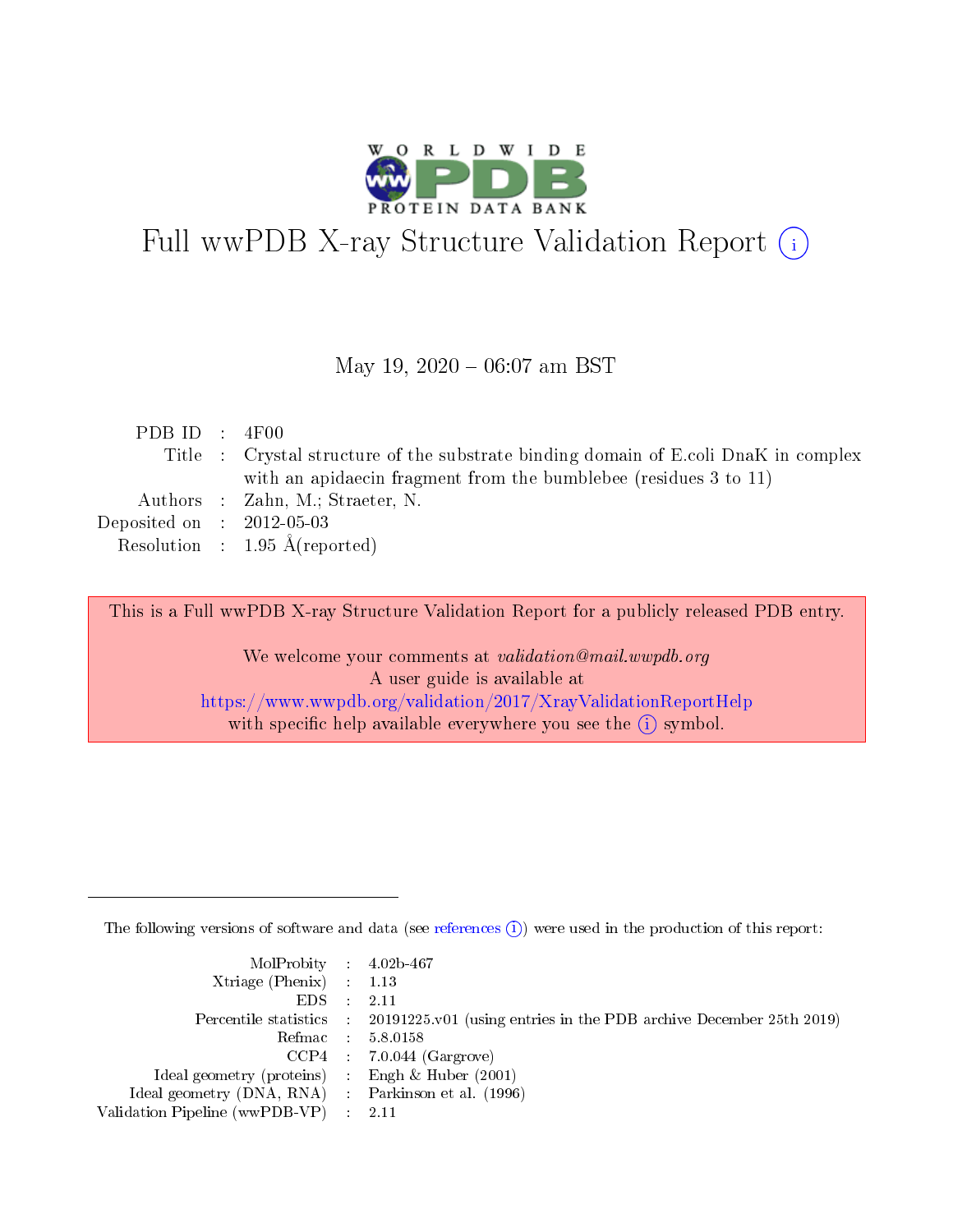# 1 [O](https://www.wwpdb.org/validation/2017/XrayValidationReportHelp#overall_quality)verall quality at a glance  $(i)$

The following experimental techniques were used to determine the structure: X-RAY DIFFRACTION

The reported resolution of this entry is 1.95 Å.

Percentile scores (ranging between 0-100) for global validation metrics of the entry are shown in the following graphic. The table shows the number of entries on which the scores are based.



| Metric                | Whole archive<br>$(\#\mathrm{Entries})$ | Similar resolution<br>$(\#\text{Entries},\,\text{resolution}\,\,\text{range}(\textup{\AA}))$ |
|-----------------------|-----------------------------------------|----------------------------------------------------------------------------------------------|
| $R_{free}$            | 130704                                  | $2580(1.96-1.96)$                                                                            |
| Clashscore            | 141614                                  | $2705(1.96-1.96)$                                                                            |
| Ramachandran outliers | 138981                                  | 2678 (1.96-1.96)                                                                             |
| Sidechain outliers    | 138945                                  | $2678(1.96-1.96)$                                                                            |
| RSRZ outliers         | 127900                                  | $2539(1.96-1.96)$                                                                            |

The table below summarises the geometric issues observed across the polymeric chains and their fit to the electron density. The red, orange, yellow and green segments on the lower bar indicate the fraction of residues that contain outliers for  $>=3, 2, 1$  and 0 types of geometric quality criteria respectively. A grey segment represents the fraction of residues that are not modelled. The numeric value for each fraction is indicated below the corresponding segment, with a dot representing fractions  $\epsilon=5\%$  The upper red bar (where present) indicates the fraction of residues that have poor fit to the electron density. The numeric value is given above the bar.

| Mol | Chain   Length | Quality of chain |     |  |  |  |  |
|-----|----------------|------------------|-----|--|--|--|--|
|     | 219            | 2%<br>86%        | 13% |  |  |  |  |
|     | $\left($       | 80%              | 20% |  |  |  |  |

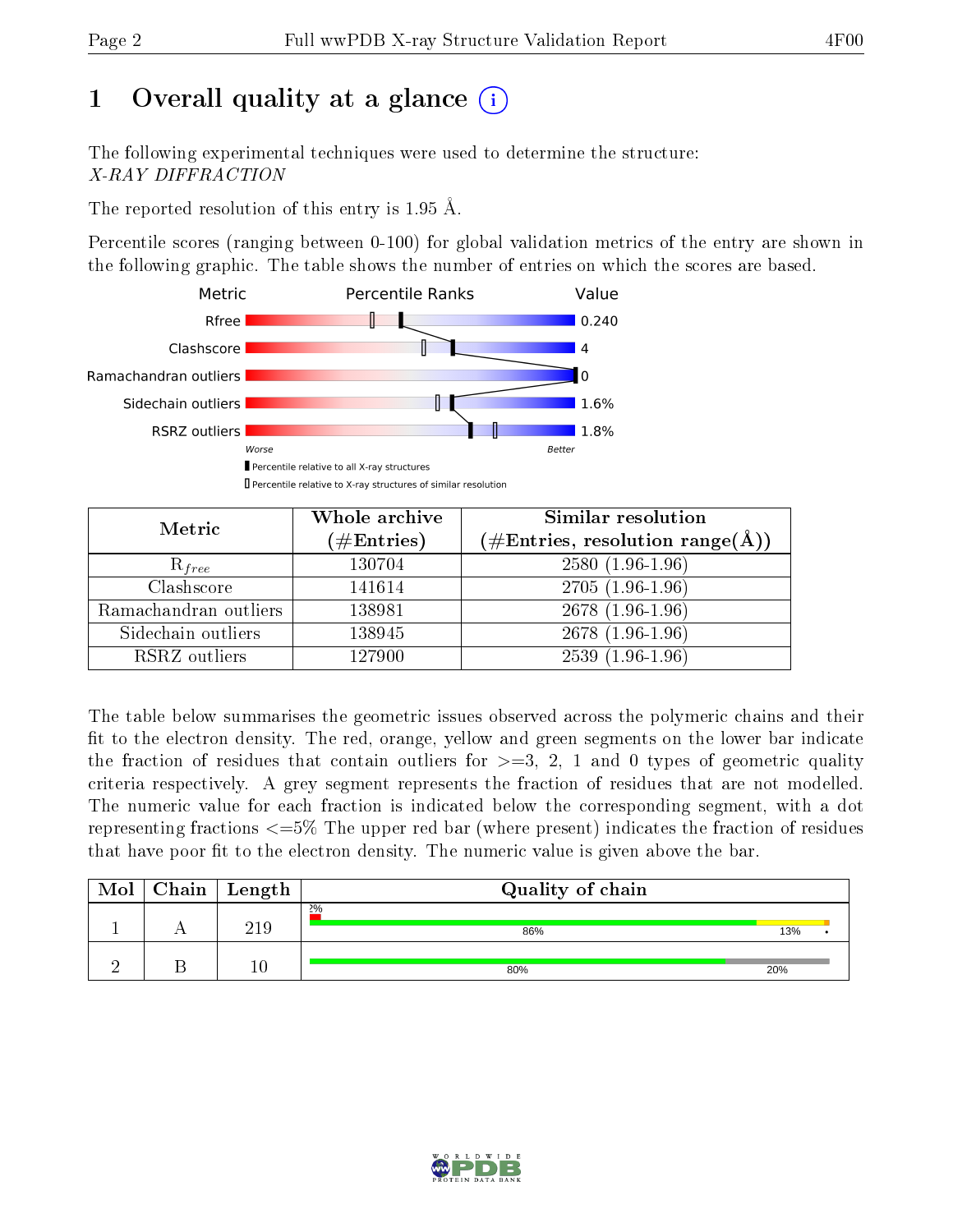# 2 Entry composition (i)

There are 3 unique types of molecules in this entry. The entry contains 1809 atoms, of which 0 are hydrogens and 0 are deuteriums.

In the tables below, the ZeroOcc column contains the number of atoms modelled with zero occupancy, the AltConf column contains the number of residues with at least one atom in alternate conformation and the Trace column contains the number of residues modelled with at most 2 atoms.

Molecule 1 is a protein called Chaperone protein DnaK.

| Mol | Chain | $\perp$ Residues | Atoms                  |      |     | $\text{ZeroOcc} \mid \text{AltConf} \mid \text{Trace}$ |  |  |  |
|-----|-------|------------------|------------------------|------|-----|--------------------------------------------------------|--|--|--|
|     |       | 219              | $\text{Total}$<br>1666 | 1022 | 295 | - 343                                                  |  |  |  |

• Molecule 2 is a protein called Apidaecin.

| Mol | $\parallel$ Chain   Residues | Atoms     |     |  |  | $\text{ZeroOcc} \mid \text{AltConf} \mid \text{Trace}$ |  |
|-----|------------------------------|-----------|-----|--|--|--------------------------------------------------------|--|
|     |                              | Total C N | 40. |  |  |                                                        |  |

There is a discrepancy between the modelled and reference sequences:

|  | Chain   Residue   Modelled   Actual | Comment                     | <b>Reference</b> |
|--|-------------------------------------|-----------------------------|------------------|
|  | 2R C                                | EXPRESSION TAG   UNP P81464 |                  |

• Molecule 3 is water.

|  | $Mol$   Chain   Residues | Atoms               | ZeroOcc   AltConf |
|--|--------------------------|---------------------|-------------------|
|  | 85                       | Total O<br>85<br>85 |                   |
|  |                          | Total O             |                   |

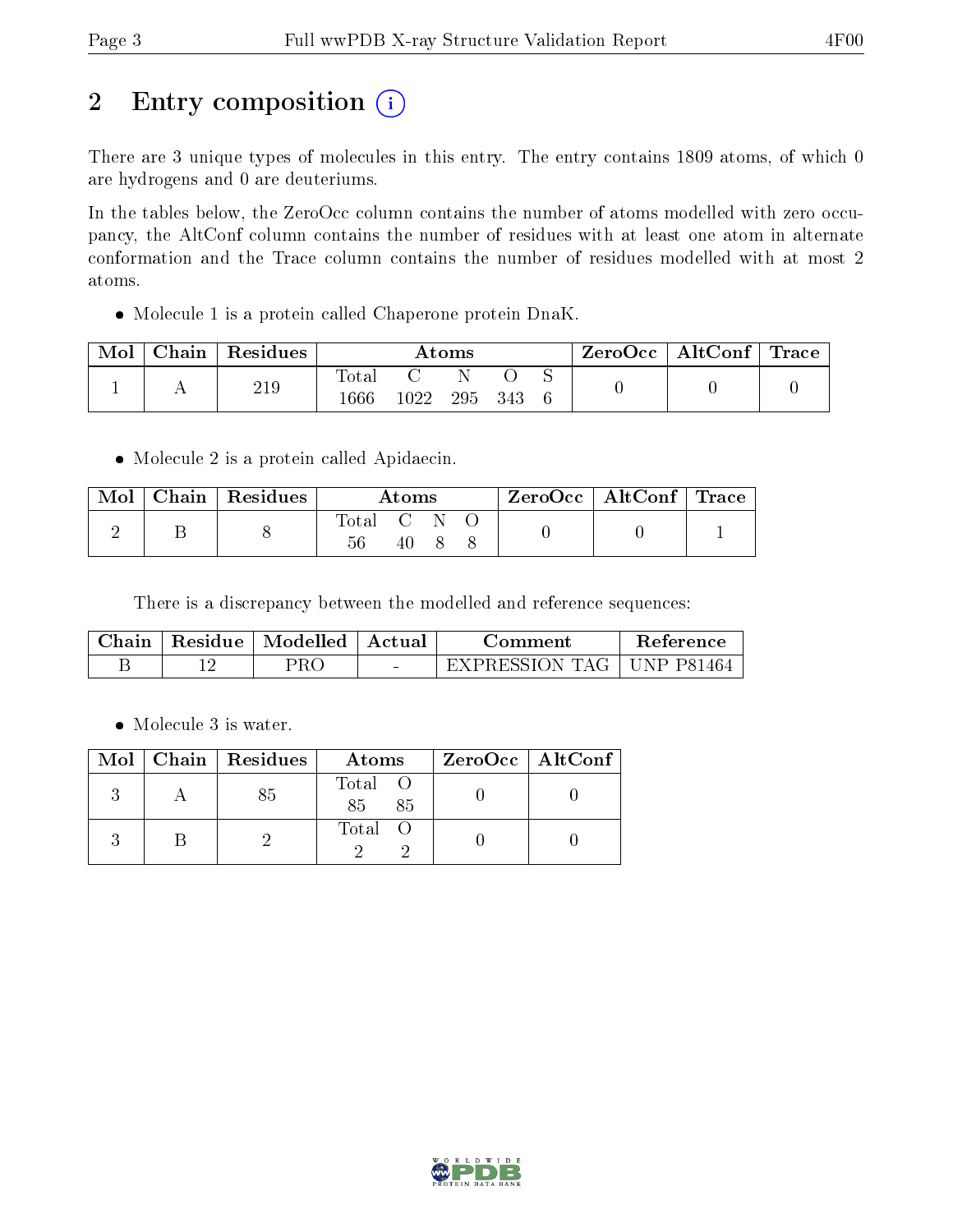# 3 Residue-property plots  $(i)$

These plots are drawn for all protein, RNA and DNA chains in the entry. The first graphic for a chain summarises the proportions of the various outlier classes displayed in the second graphic. The second graphic shows the sequence view annotated by issues in geometry and electron density. Residues are color-coded according to the number of geometric quality criteria for which they contain at least one outlier: green  $= 0$ , yellow  $= 1$ , orange  $= 2$  and red  $= 3$  or more. A red dot above a residue indicates a poor fit to the electron density (RSRZ  $> 2$ ). Stretches of 2 or more consecutive residues without any outlier are shown as a green connector. Residues present in the sample, but not in the model, are shown in grey.



• Molecule 1: Chaperone protein DnaK

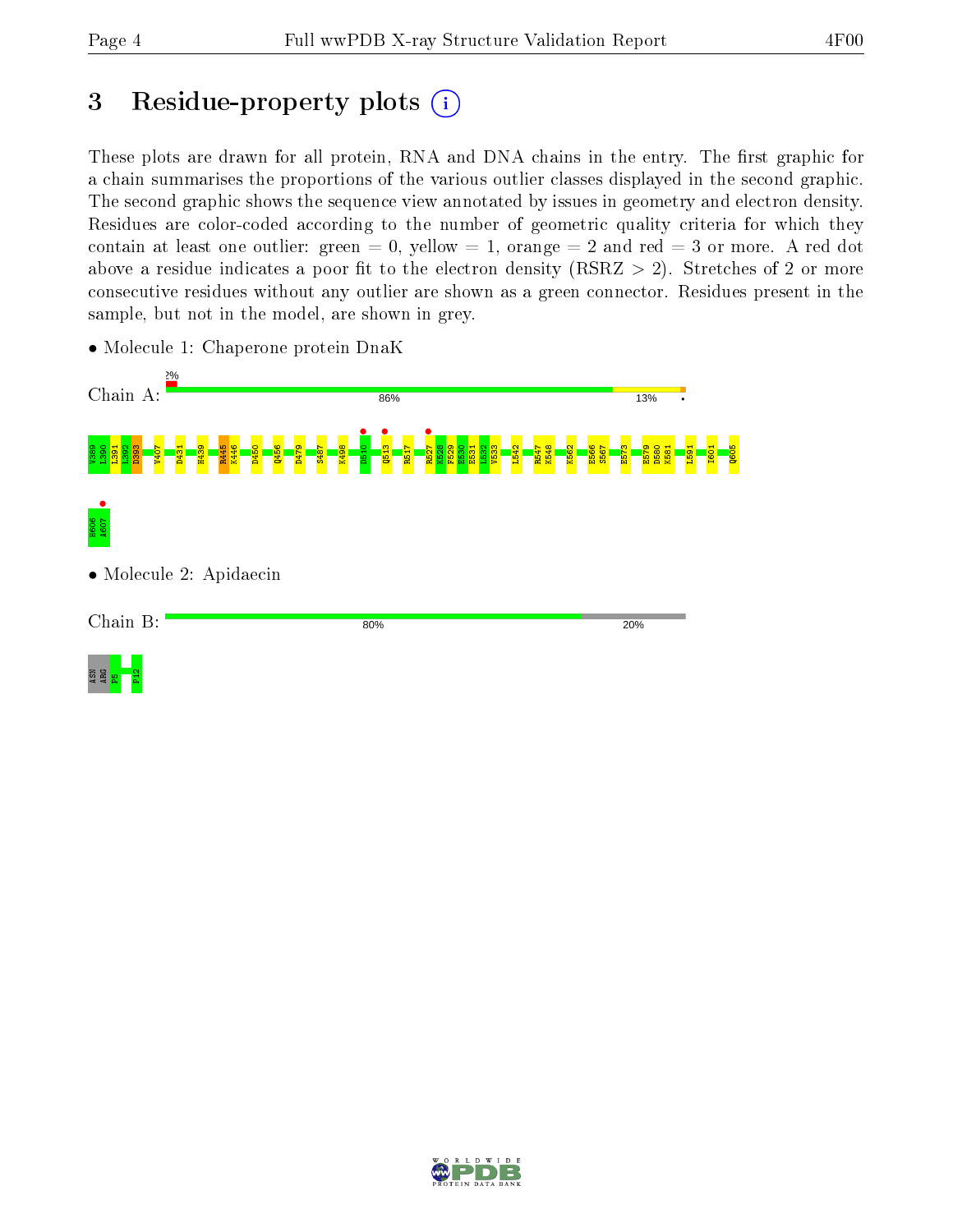## 4 Data and refinement statistics  $(i)$

| Property                                                         | Value                                              | Source     |
|------------------------------------------------------------------|----------------------------------------------------|------------|
| Space group                                                      | I 2 2 2                                            | Depositor  |
| Cell constants                                                   | $116.20\text{\AA}$<br>94.16Å<br>37.17Å             | Depositor  |
| a, b, c, $\alpha$ , $\beta$ , $\gamma$                           | $90.00^{\circ}$ $90.00^{\circ}$<br>$90.00^{\circ}$ |            |
| Resolution $(A)$                                                 | $25.00 - 1.95$                                     | Depositor  |
|                                                                  | 23.98<br>$-1.95$                                   | <b>EDS</b> |
| % Data completeness                                              | $99.7(25.00-1.95)$                                 | Depositor  |
| (in resolution range)                                            | 99.8 (23.98-1.95)                                  | <b>EDS</b> |
| $R_{merge}$                                                      | 0.06                                               | Depositor  |
| $\mathrm{R}_{sym}$                                               | (Not available)                                    | Depositor  |
| $\langle I/\sigma(I) \rangle$ <sup>1</sup>                       | $2.56$ (at $1.95\text{\AA}$ )                      | Xtriage    |
| Refinement program                                               | REFMAC with PDBID 1DKZ                             | Depositor  |
|                                                                  | 0.192<br>0.242<br>$\frac{1}{2}$                    | Depositor  |
| $R, R_{free}$                                                    | 0.191<br>0.240<br>$\ddot{\phantom{a}}$             | DCC        |
| $\mathcal{R}_{free}$ test set                                    | 765 reflections $(4.99\%)$                         | wwPDB-VP   |
| Wilson B-factor $(A^2)$                                          | 25.2                                               | Xtriage    |
| Anisotropy                                                       | 0.813                                              | Xtriage    |
| Bulk solvent $k_{sol}(\text{e}/\text{A}^3), B_{sol}(\text{A}^2)$ | $0.39$ , $38.5$                                    | <b>EDS</b> |
| L-test for $\mathrm{twinning}^2$                                 | $< L >$ = 0.48, $< L2 >$ = 0.31                    | Xtriage    |
| Estimated twinning fraction                                      | $\overline{\text{No}}$ twinning to report.         | Xtriage    |
| $F_o, F_c$ correlation                                           | 0.95                                               | <b>EDS</b> |
| Total number of atoms                                            | 1809                                               | wwPDB-VP   |
| Average B, all atoms $(A^2)$                                     | 30.0                                               | wwPDB-VP   |

Xtriage's analysis on translational NCS is as follows: The largest off-origin peak in the Patterson function is  $11.31\%$  of the height of the origin peak. No significant pseudotranslation is detected.

<sup>&</sup>lt;sup>2</sup>Theoretical values of  $\langle |L| \rangle$ ,  $\langle L^2 \rangle$  for acentric reflections are 0.5, 0.333 respectively for untwinned datasets, and 0.375, 0.2 for perfectly twinned datasets.



<span id="page-4-1"></span><span id="page-4-0"></span><sup>1</sup> Intensities estimated from amplitudes.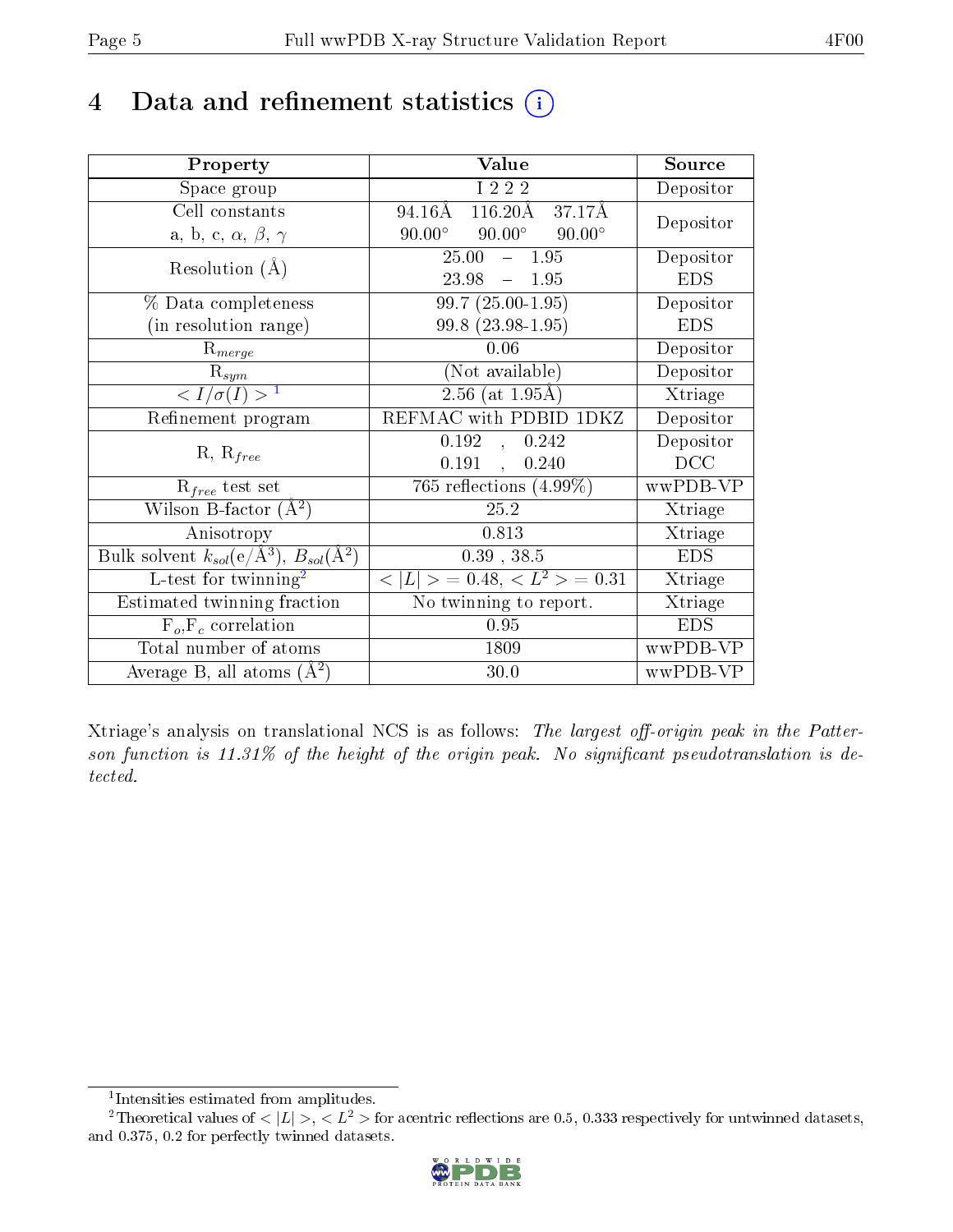# 5 Model quality  $(i)$

## 5.1 Standard geometry  $(i)$

The Z score for a bond length (or angle) is the number of standard deviations the observed value is removed from the expected value. A bond length (or angle) with  $|Z| > 5$  is considered an outlier worth inspection. RMSZ is the root-mean-square of all Z scores of the bond lengths (or angles).

| Mol | Chain |      | Bond lengths | Bond angles |                     |  |
|-----|-------|------|--------------|-------------|---------------------|--|
|     |       | RMSZ | # $ Z >5$    | RMSZ        | # $ Z  > 5$         |  |
|     |       | 0.90 | 0/1681       | 0.99        | $6/2264$ $(0.3\%)$  |  |
| 9   | В     | 0.70 | 0/60         | 0.92        | 0/85                |  |
| ΑH  | ΑH    | 0.89 | 0/1741       | 0.99        | $(0.3\%)$<br>6/2349 |  |

There are no bond length outliers.

All (6) bond angle outliers are listed below:

| Mol | Chain | Res | Type       | Atoms              |         | Observed $(^\circ)$ | Ideal $(°)$ |
|-----|-------|-----|------------|--------------------|---------|---------------------|-------------|
|     |       | 479 | A SP       | $CB-CG-OD1$        | 7.26    | 124.83              | 118.30      |
|     |       | 431 | A SP       | $CB-CG-OD1$        | 6.32    | 123.98              | 118.30      |
|     |       | 393 | A SP       | $CB-CG-OD1$        | 5.87    | 123.58              | 118.30      |
|     |       | 445 | $\rm{ARG}$ | $NE- CZ-NH2$       | $-5.70$ | 117.45              | 120.30      |
|     |       | 580 | A SP       | $CB-CG-OD2$        | $-5.08$ | 113.72              | 118.30      |
|     |       | 581 | LYS        | $CD$ - $CE$ - $NZ$ | $-5.01$ | 100.18              | 111 70      |

There are no chirality outliers.

There are no planarity outliers.

### 5.2 Too-close contacts  $(i)$

In the following table, the Non-H and H(model) columns list the number of non-hydrogen atoms and hydrogen atoms in the chain respectively. The H(added) column lists the number of hydrogen atoms added and optimized by MolProbity. The Clashes column lists the number of clashes within the asymmetric unit, whereas Symm-Clashes lists symmetry related clashes.

|  |      | Mol   Chain   Non-H   H(model)   H(added) |      | $\mid$ Clashes $\mid$ Symm-Clashes |
|--|------|-------------------------------------------|------|------------------------------------|
|  | 1666 |                                           | 1676 |                                    |
|  |      |                                           |      |                                    |
|  |      |                                           |      |                                    |
|  |      |                                           |      |                                    |
|  | 1809 |                                           | 1733 |                                    |

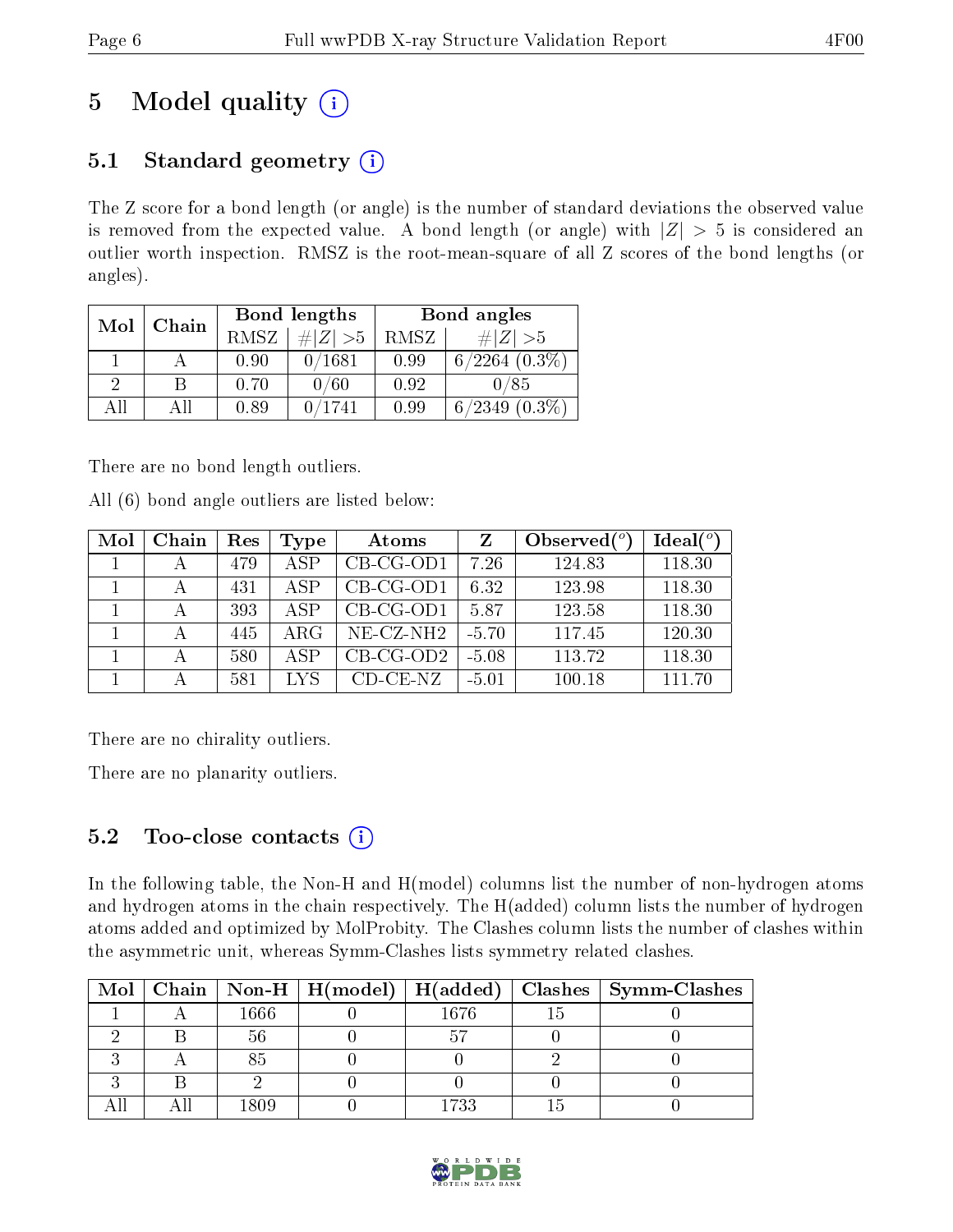The all-atom clashscore is defined as the number of clashes found per 1000 atoms (including hydrogen atoms). The all-atom clashscore for this structure is 4.

All (15) close contacts within the same asymmetric unit are listed below, sorted by their clash magnitude.

| Atom-1             | $Atom-2$                     | Interatomic    | Clash         |  |
|--------------------|------------------------------|----------------|---------------|--|
|                    |                              | distance $(A)$ | overlap $(A)$ |  |
| 1:A:487:SER:HB3    | 1: A:498: LYS: HG2           | 1.75           | 0.68          |  |
| 1:A:527:ARG:HH12   | 1:A:531:GLU:CD               | 1.98           | 0.67          |  |
| 1: A: 562: LYS: O  | 1: A:566: GLU:HG3            | 2.00           | 0.62          |  |
| 1: A:439:HIS:HA    | 1: A: 456: GLN: HB3          | 1.83           | 0.61          |  |
| 1:A:579:GLU:HG2    | 3:A:743:HOH:O                | 2.01           | 0.60          |  |
| 1: A:548: LYS: HE2 | 3:A:781:HOH:O                | 2.04           | 0.57          |  |
| 1: A:529: PHE: CZ  | 1: A: 533: VAL: HG21         | 2.49           | 0.48          |  |
| 1: A:542:LEU:CD2   | 1: A:591:LEU:HD23            | 2.44           | 0.47          |  |
| 1: A:547: ARG: NH2 | 1: A: 573: GLU: OE2          | 2.36           | 0.47          |  |
| 1:A:527:ARG:NH1    | 1:A:531:GLU:CD               | 2.67           | 0.45          |  |
| 1: A:446: LYS: HD3 | 1: A:446: LYS: HA            | 1.37           | 0.45          |  |
| 1:A:407:VAL:HG12   | 1: A:529: PHE:CE2            | 2.53           | 0.43          |  |
| 1:A:513:GLN:HB3    | $1:A:517:ARG:\overline{NH2}$ | 2.34           | 0.43          |  |
| 1: A:601: ILE: O   | 1: A:605: GLN: HG3           | 2.19           | 0.42          |  |
| 1:A:445:ARG:HG3    | 1:A:450:ASP:HB3              | 2.02           | 0.41          |  |

There are no symmetry-related clashes.

### 5.3 Torsion angles (i)

#### 5.3.1 Protein backbone  $(i)$

In the following table, the Percentiles column shows the percent Ramachandran outliers of the chain as a percentile score with respect to all X-ray entries followed by that with respect to entries of similar resolution.

The Analysed column shows the number of residues for which the backbone conformation was analysed, and the total number of residues.

| Mol | Chain | Analysed         | Favoured        | Allowed   Outliers | Percentiles                |             |
|-----|-------|------------------|-----------------|--------------------|----------------------------|-------------|
|     |       | $217/219$ (99\%) | $213(98\%)$     | $4(2\%)$           | $\vert$ 100 $\vert$        | $\vert$ 100 |
|     |       | $6/10(60\%)$     | $6(100\%)$      |                    | 100                        | 100         |
| All | All   | $223/229$ (97\%) | $\pm 219(98\%)$ | $4(2\%)$           | $^{\prime}$ 100 $_{\odot}$ | 100         |

There are no Ramachandran outliers to report.

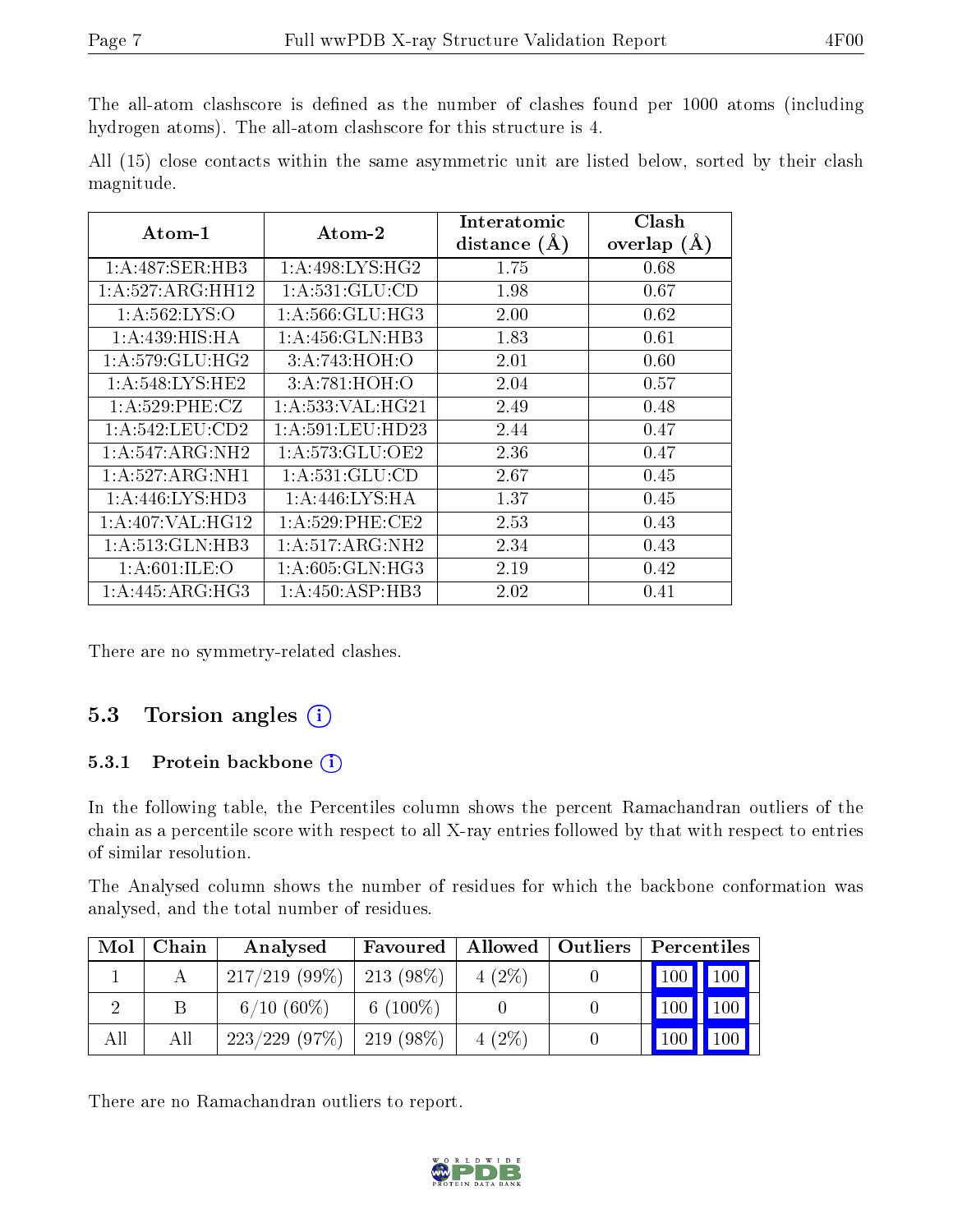#### 5.3.2 Protein sidechains  $(i)$

In the following table, the Percentiles column shows the percent sidechain outliers of the chain as a percentile score with respect to all X-ray entries followed by that with respect to entries of similar resolution.

The Analysed column shows the number of residues for which the sidechain conformation was analysed, and the total number of residues.

| Mol | Chain | Analysed          | Rotameric   Outliers |          | Percentiles                  |                         |
|-----|-------|-------------------|----------------------|----------|------------------------------|-------------------------|
|     |       | $181/181$ (100\%) | 178 (98%)            | $3(2\%)$ | 60                           | 55                      |
|     |       | $7/10$ (70\%)     | $7(100\%)$           |          | $\overline{100}$ $^{\prime}$ | $^{\prime}$ 100 $\vert$ |
| All | All   | $188/191(98\%)$   | 185 (98%)            | $3(2\%)$ | 62                           | 58                      |

All (3) residues with a non-rotameric sidechain are listed below:

| Mol | Chain | Res | Type |
|-----|-------|-----|------|
|     |       | 391 | LEU  |
|     |       | 393 | 4SP  |
|     |       | 567 | SE:R |

Some sidechains can be flipped to improve hydrogen bonding and reduce clashes. There are no such sidechains identified.

#### 5.3.3 RNA (i)

There are no RNA molecules in this entry.

#### 5.4 Non-standard residues in protein, DNA, RNA chains  $(i)$

There are no non-standard protein/DNA/RNA residues in this entry.

#### 5.5 Carbohydrates  $(i)$

There are no carbohydrates in this entry.

#### 5.6 Ligand geometry  $(i)$

There are no ligands in this entry.

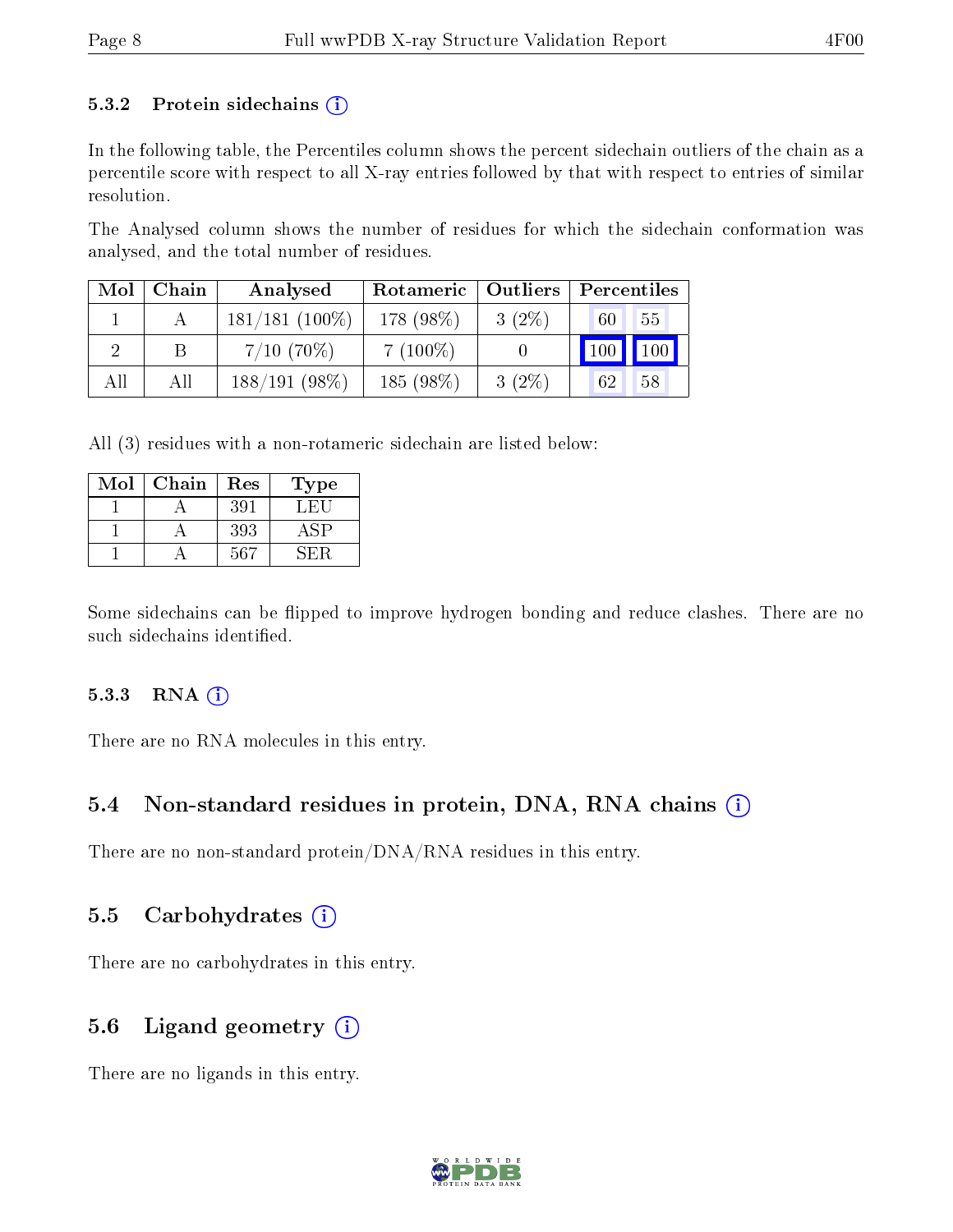## 5.7 [O](https://www.wwpdb.org/validation/2017/XrayValidationReportHelp#nonstandard_residues_and_ligands)ther polymers (i)

There are no such residues in this entry.

## 5.8 Polymer linkage issues (i)

There are no chain breaks in this entry.